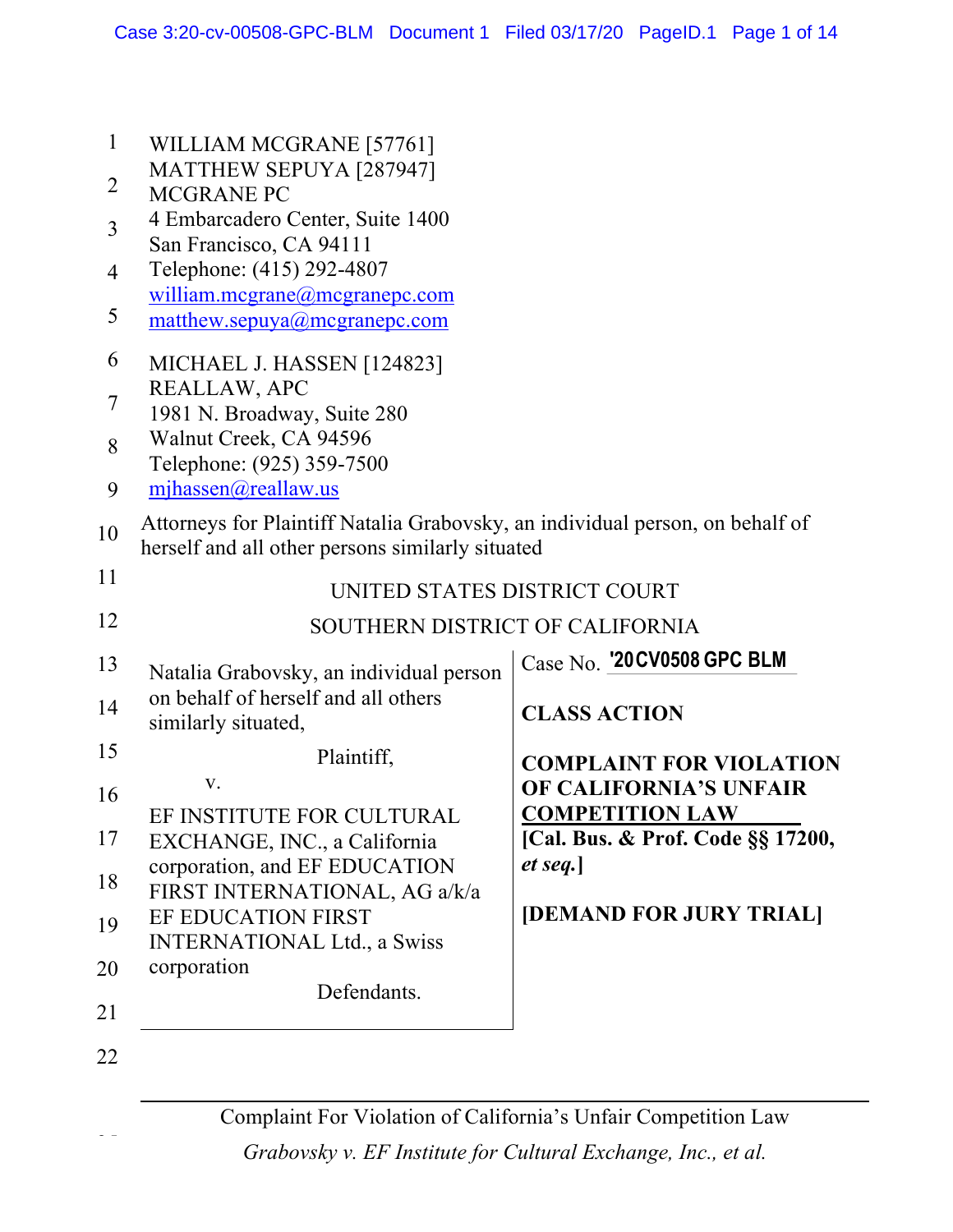| $\mathbf{1}$   | Comes now Plaintiff Natalia Grabovsky and alleges as follows:                         |  |
|----------------|---------------------------------------------------------------------------------------|--|
| $\overline{2}$ | <b>Parties</b>                                                                        |  |
| 3              | Plaintiff is a resident of the State of Arizona whose minor child<br>1.               |  |
| 4              | was scheduled to go on an EF Tour (as that term is defined, <i>infra</i> ) until that |  |
| 5              | EF Tour was canceled by EF Defendants (as that term is defined, <i>infra</i> ) as a   |  |
| 6              | result of the Virus Epidemic (as that term is defined, <i>infra</i> ).                |  |
| 7              | Defendant EF Institute for Cultural Exchange, Inc. (EFCAL) is<br>2.                   |  |
| 8              | a California corporation.                                                             |  |
| 9              | Defendant EF Education First International, Ltd., a/k/a EF<br>3.                      |  |
| 10             | Education First International AG (EFSWISS) is a Swiss corporation.                    |  |
| 11             | EFCAL and EFSWISS are collectively referred to as EF<br>4.                            |  |
| 12             | Defendants.                                                                           |  |
| 13             | <b>Jurisdiction</b>                                                                   |  |
| 14             | The Class Members (as that term is defined, <i>infra</i> ) are citizens<br>5.         |  |
| 15             | of many different states of the United States such that minimal diversity             |  |
| 16             | exists in this case for purposes of the federal Class Action Fairness Act of          |  |
| 17             | 2005 (28 U.S.C. Sections 1332(d) [CAFA]).                                             |  |
| 18             | This case involves more than five million dollars $(\$5,000,000)$<br>6.               |  |
| 19             | in restitution damages thus meeting the minimum amount in controversy                 |  |
| 20             | requirement of CAFA $\S$ 1332(d)(6).                                                  |  |
| 21             |                                                                                       |  |
| 22             |                                                                                       |  |
|                | Complaint For Violation of California's Unfair Competition Law                        |  |
|                |                                                                                       |  |

*Grabovsky v. EF Institute for Cultural Exchange, Inc., et al.*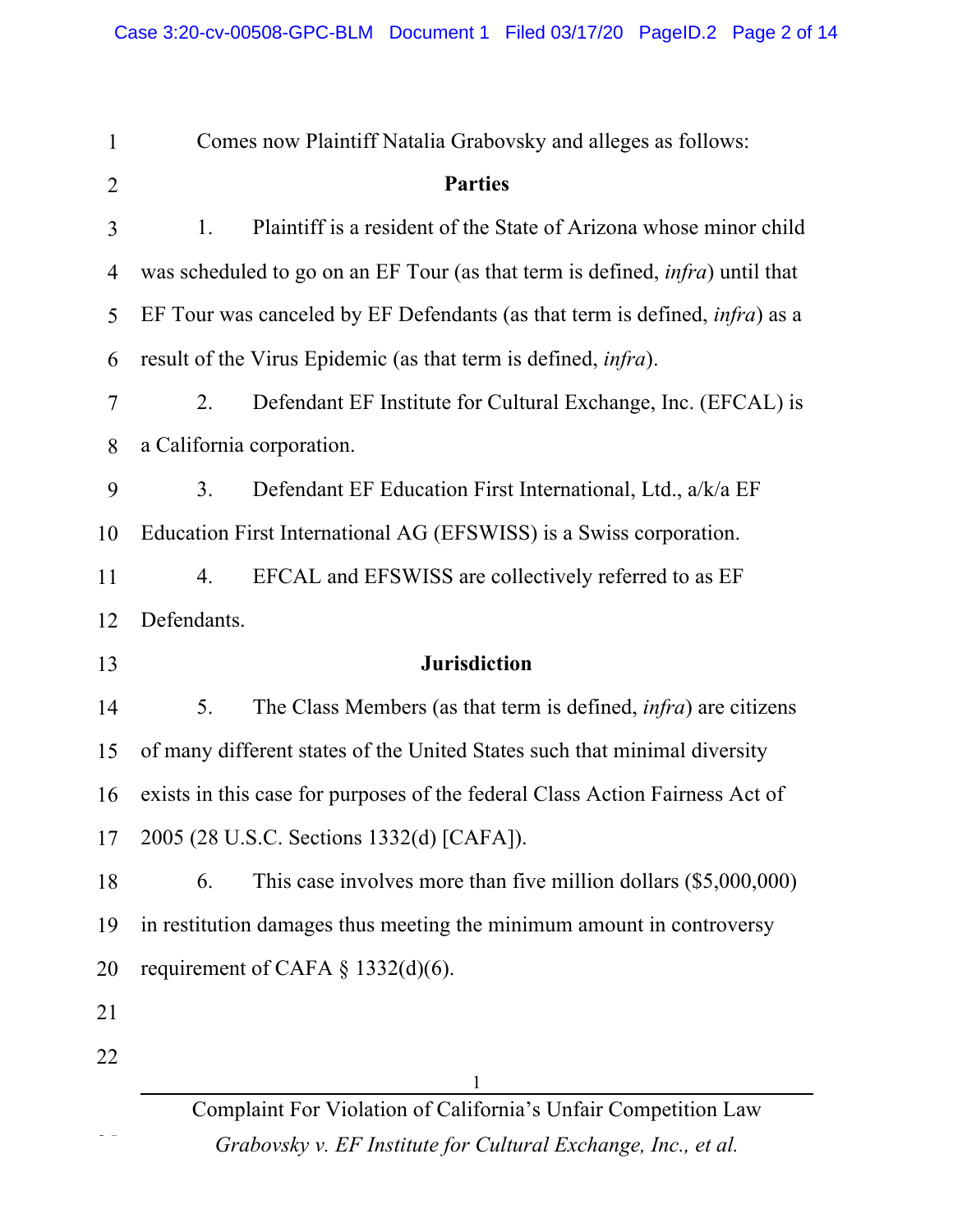| $\mathbf{1}$ | This Court has personal jurisdiction over EF Defendants<br>7.                 |  |
|--------------|-------------------------------------------------------------------------------|--|
| 2            | because EFCAL is incorporated in the state of California, EF Defendants,      |  |
| 3            | together, have promoted, marketed, and sold EF Tours in California, they      |  |
| 4            | have sufficient minimum contacts with this State, and/or sufficiently avail   |  |
| 5            | themselves to the markets of this State through their promotion, sales, and   |  |
| 6            | marketing within this State to render the exercise of jurisdiction by this    |  |
| 7            | Court permissible.                                                            |  |
| 8            | Venue                                                                         |  |
| 9            | 8.<br>Venue is appropriate in this District pursuant to CAFA $\S$             |  |
| 10           | $1391(b)(1)$ and/or (b)(3) because, as alleged above, this court has personal |  |
| 11           | jurisdiction over EF Defendants.                                              |  |
| 12           | <b>Charging Allegations</b>                                                   |  |
| 13           | 9.<br>EF Defendants have each acted as the agents of the other in             |  |
| 14           | doing and failing to do all of the things alleged herein.                     |  |
| 15           | 10.<br>In addition to the foregoing, there is a sufficient unity of           |  |
| 16           | interest between EFCAL and EFSWISS—each of which is wholly owned,             |  |
| 17           | directly or indirectly, by members of the Switzerland-based Hult family-      |  |
| 18           | that the Court should disregard the various organizational forms of the EF    |  |
| 19           | Defendants and instead treat EFCAL and EFSWISS as being the alter egos        |  |
| 20           | of each other for all purposes herein.                                        |  |
| 21           |                                                                               |  |
| 22           |                                                                               |  |
|              |                                                                               |  |

Complaint For Violation of California's Unfair Competition Law *Grabovsky v. EF Institute for Cultural Exchange, Inc., et al.*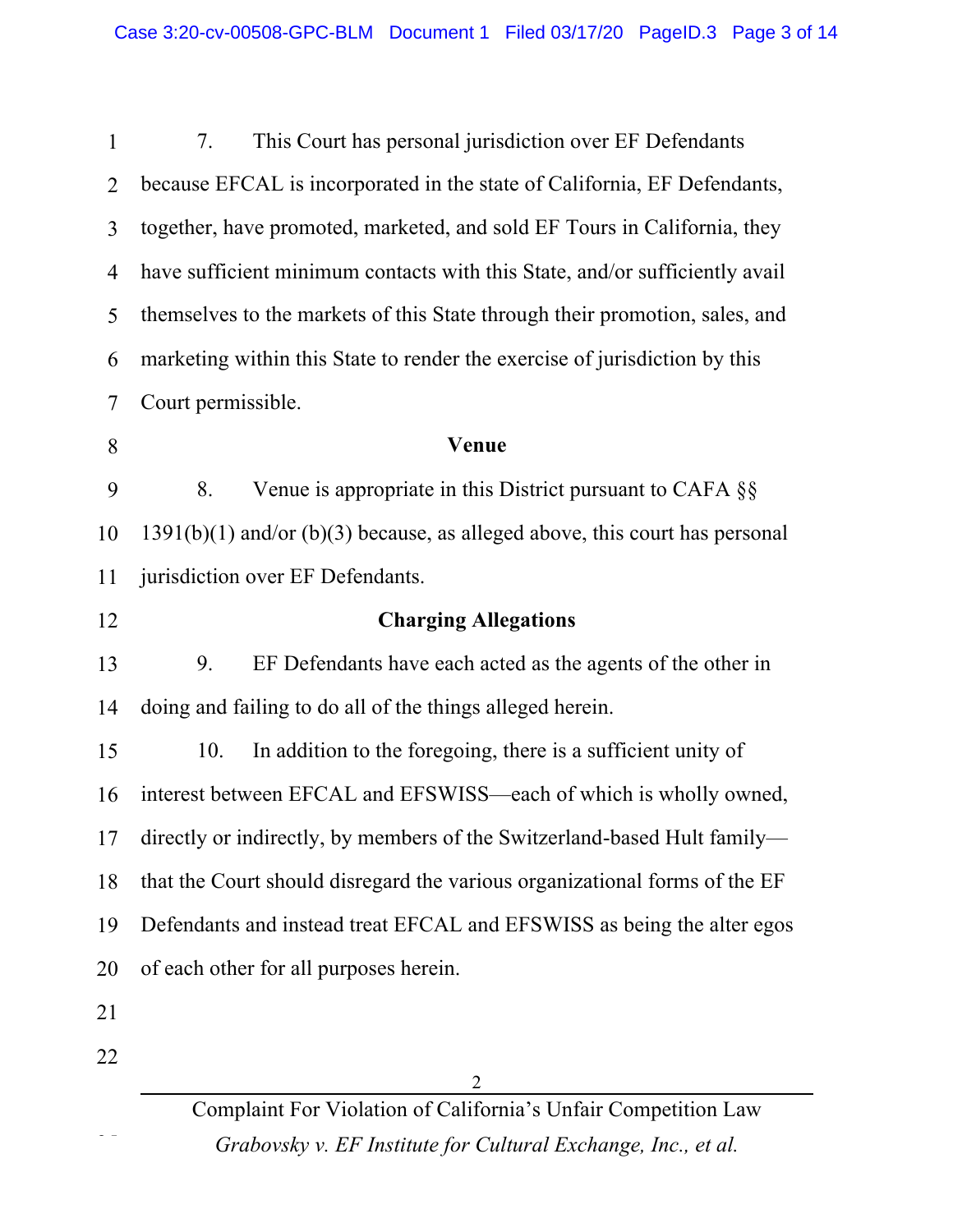1 2 3 4 11. EF Defendants promote, market, and sell tours involving air travel, ground transportation, hotel, food, sightseeing, *etc.* that leave from various points of origin in the United States and go to various places all over the world (EF Tours).

5 6 12. EF Defendants have sold thousands of EF Tours to EF Class Members (as that term is defined, *infra*).

7 8 9 10 11 12 13. EF Tours are sold to EF Class Members pursuant to a written contract of adhesion (the EF 2019-2020 Adhesion Contract) that was drafted solely by EF Defendants as a result of the EF Defendants being the parties to the EF 2019-2020 Adhesion Contract who had by far the superior bargaining power and which are presented to EF Class Members on a take it or leave it basis.

13 14 15 16 17 18 19 14. The EF 2019-2020 Adhesion Contract contains a clause stating that EF Defendants may cancel, modify or delay EF Tours for public health issues or quarantine or threats of public health issues. This clause then states that if an EF Tour is canceled for the foregoing reasons the EF Defendants will issue a travel voucher for the value of the monies paid, less certain nonrefundable fees, instead of a full cash refund (the No Public Health Emergency Cash Refund Clause).

Complaint For Violation of California's Unfair Competition Law *Grabovsky v. EF Institute for Cultural Exchange, Inc., et al.* 3 20 21 22 25 15. In response to the worldwide public health emergency occasioned by the coronavirus (the Virus Epidemic) as declared by the World Health Organization on January 30, 2020, the EF Defendants have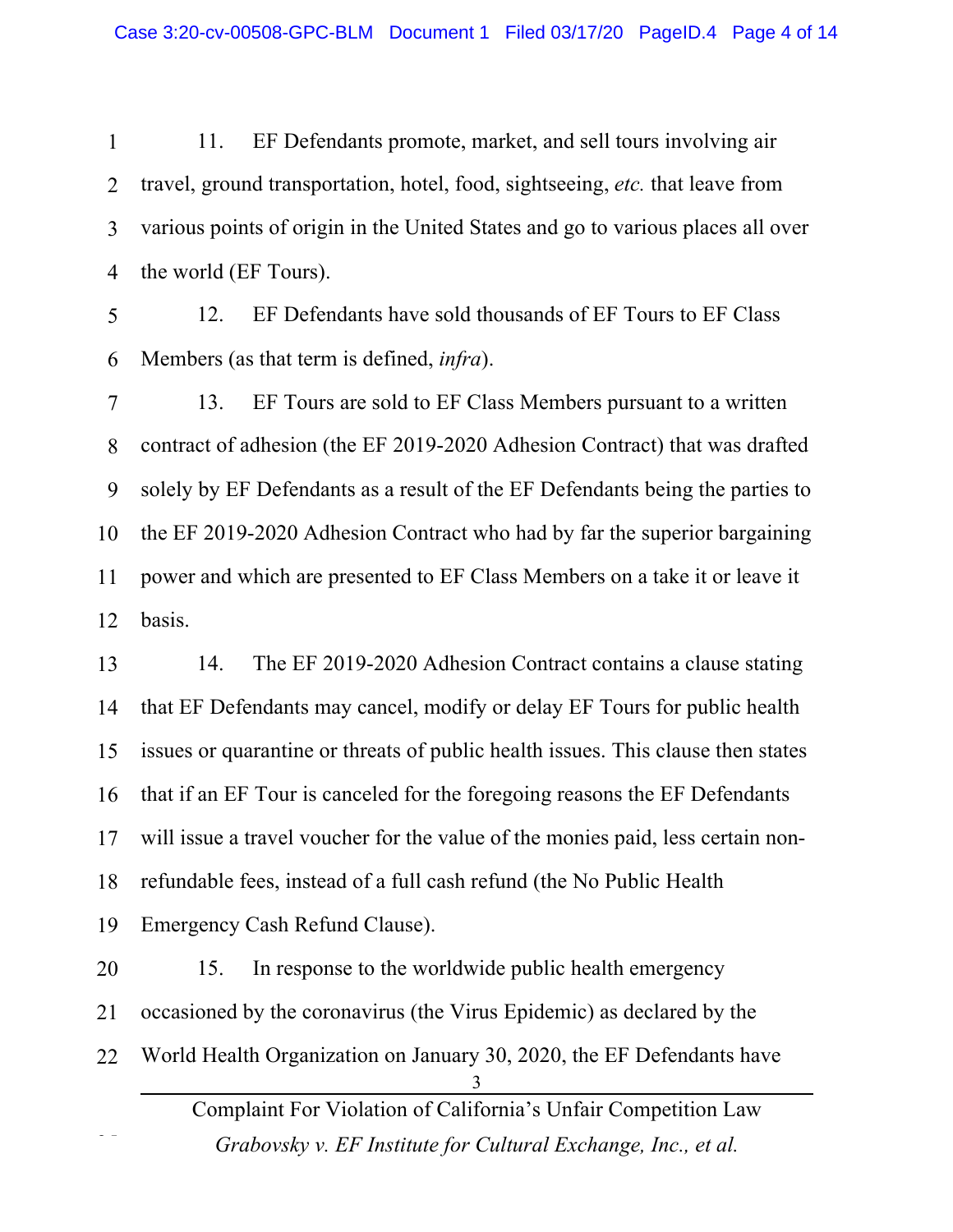1 2 previously and unilaterally canceled every EF Tour scheduled to leave the United States on and after that date.

3 4 5 6 7 16. On March 10, 2020, and relying on the No Public Health Emergency Cash Refund Clause, the EF Defendants issued a letter to one Melissa Douglas refusing to make any cash refund at all to her. Ms. Douglas did not receive this March 10, 2020, letter until Monday, March 16, 2020. *See* Exhibit 1.

Complaint For Violation of California's Unfair Competition Law *Grabovsky v. EF Institute for Cultural Exchange, Inc., et al.* 4 8 9 10 11 12 13 14 15 16 17 18 19 20 21 22 25 17. Next, on March 16, 2020, and in response to a complaint Plaintiff had earlier made to the Arizona Office of Attorney General, the EF Defendants sent the Arizona Office of Attorney General a letter concerning Plaintiff stating that it would only refund Plaintiff \$2,200 of the \$3,200 she was out of pocket without specifying any of the terms on which the EF Defendants would even make that this partial refund. *See* Exhibit 2. 18. Next, on March 17, 2020, sent Ms. Douglas Exhibit 3. 19. This case is brought under California Business & Professions Code section 17200 *et. seq.* (UCL). 20. The UCL is a strict liability statute. *See Cortez v. Purolator Air Filtration* (2000) 23 Cal.4th 163, 181. 21. UCL § 17200 defines, *inter alia*, "unfair business competition" as including any unfair and/or unlawful act or practice. 22. A business act or practice is "unfair" under the UCL if it offends an established public policy or is immoral, unethical, oppressive,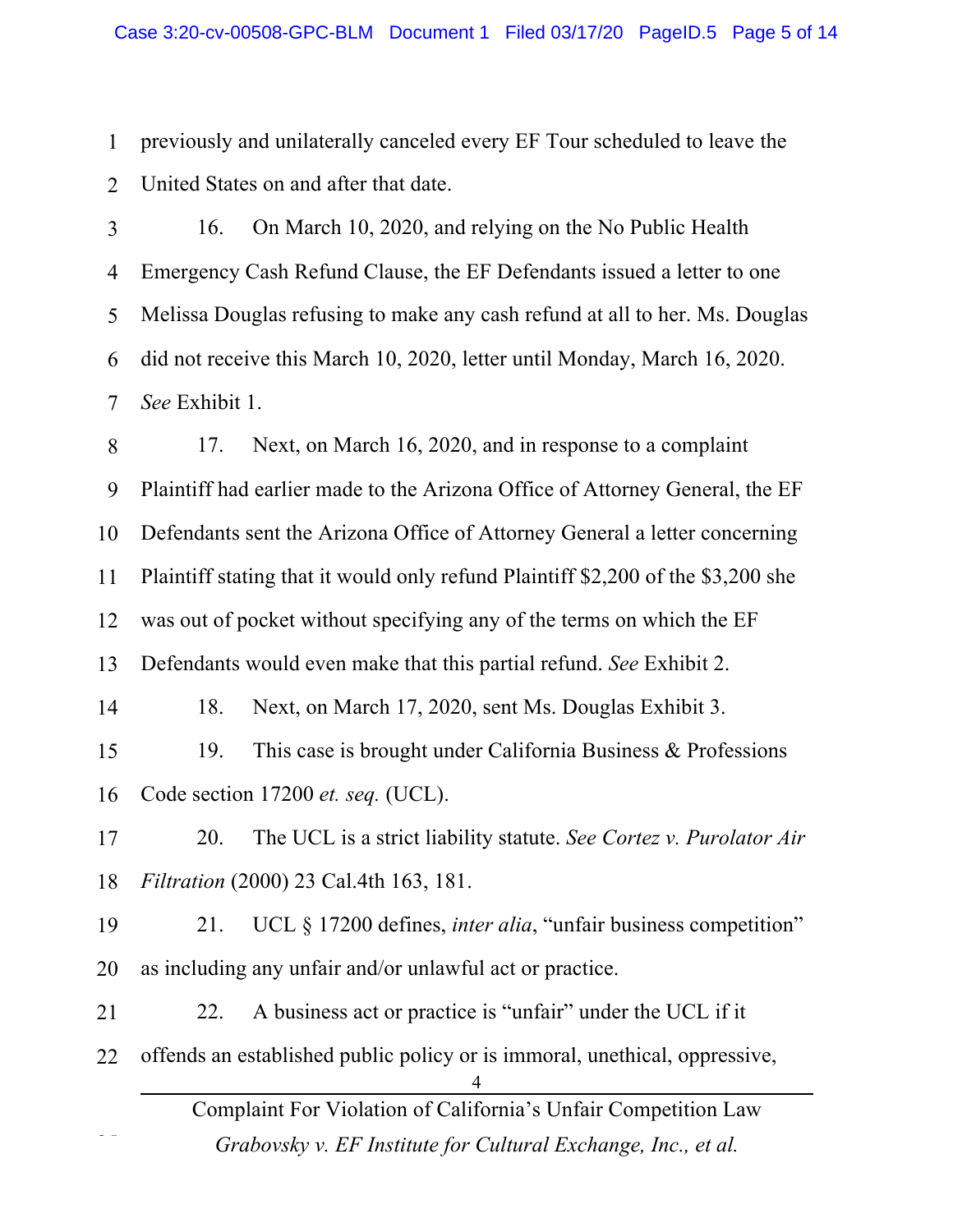1 2 3 unscrupulous or substantially injurious to consumers, and that unfairness is determined by weighing the reasons, justifications, and motives of the practice against the gravity of the harm to the alleged victims.

4 5 6 7 8 9 23. In canceling the EF Tours in response to the Virus Epidemic the EF Defendants have until only very recently relied on the No Public Health Emergency Cash Refund Clause to deny EF Class Members (as that term is defined, *infra*) anything but what the No Public Health Emergency Cash Refund Clause vaguely describes as "EF future travel voucher[s] for all monies paid."

10 11 12 13 14 15 16 24. In constantly changing their position as to what they may allow EF Class Members as a cash refund, the EF Defendants have caused utter confusion concerning what their actual position is and, with respect to Exhibits 2-3, have made no effort to explain why a flat \$1,000 penalty is at all reasonable irrespective of whether an EF Class Member is out of pocket \$3,200 (which is what Plaintiff is out of pocket) or \$15,000 (which many other EF Class Members are out of pocket).

17 18 25. The No Public Health Emergency Cash Refund Clause constitutes an unfair business practice in that:

Complaint For Violation of California's Unfair Competition Law 5 19 20 21 22 25 In light of all of the prior information available to the EF Defendants concerning the potentially calamitous effects of various world-wide public health emergencies that have either already occurred or that have long been predicted as very likely

*Grabovsky v. EF Institute for Cultural Exchange, Inc., et al.*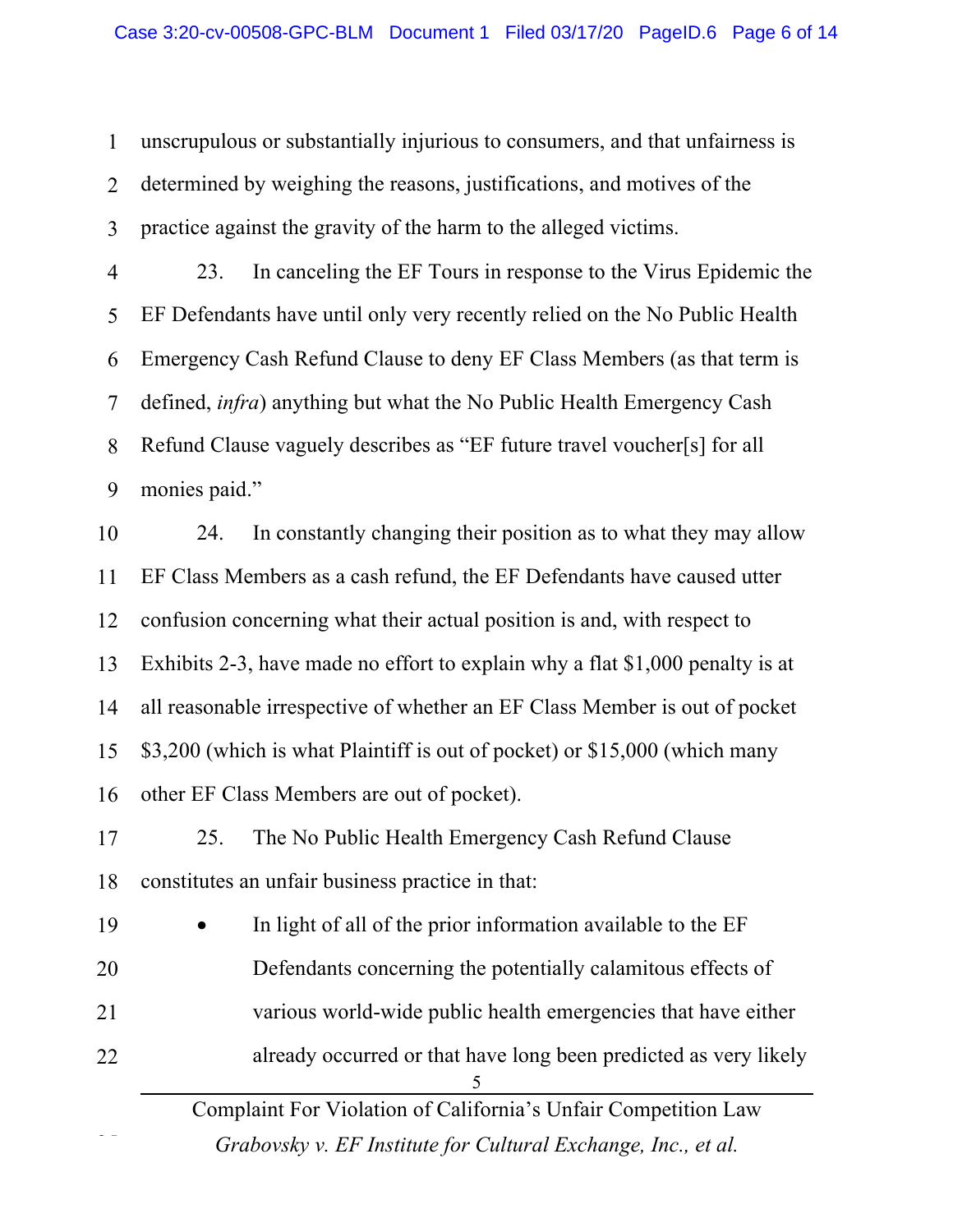| $\mathbf{1}$   | to occur (the Virus Epidemic included in this latter category) on   |
|----------------|---------------------------------------------------------------------|
| $\overline{2}$ | EF's and the travel industry's ability to serve the public, the EF  |
| 3              | Defendants' conduct in placing the No Public Health                 |
| $\overline{4}$ | Emergency Cash Refund Clause into the EF 2019-2020                  |
| 5              | Adhesion Contract was both procedurally and substantively           |
| 6              | unconscionable.                                                     |
| 7              | From a procedural unconscionability standpoint, and as is           |
| 8              | alleged, supra, the EF 2019-2020 Adhesion Contract was              |
| 9              | drafted solely by EF Defendants as a result of the EF               |
| 10             | Defendants having been the parties to the EF 2019-2020              |
| 11             | Adhesion Contract who had by far the superior bargaining            |
| 12             | power and who presented the EF 2019-2020 Adhesion Contract          |
| 13             | to Plaintiff on a take it or leave it basis.                        |
| 14             | Also, and because the EF Tours were sponsored by the various        |
| 15             | public and private schools United States high schools which the     |
| 16             | minor children of EF Class Members were attending with              |
| 17             | persons otherwise employed by such United States high schools       |
| 18             | as full-time teachers acting as the middlemen between the EF        |
| 19             | Defendants and EF Class Members, EF Class Members were all          |
| 20             | intentionally lulled into a false sense of security by the EF       |
| 21             | Defendants' encouraging the belief that, like their children's      |
| 22             | teachers, the EF Defendants had the best interest of EF Class       |
|                | 6<br>Complaint For Violation of California's Unfair Competition Law |
|                | Grabovsky v. EF Institute for Cultural Exchange, Inc., et al.       |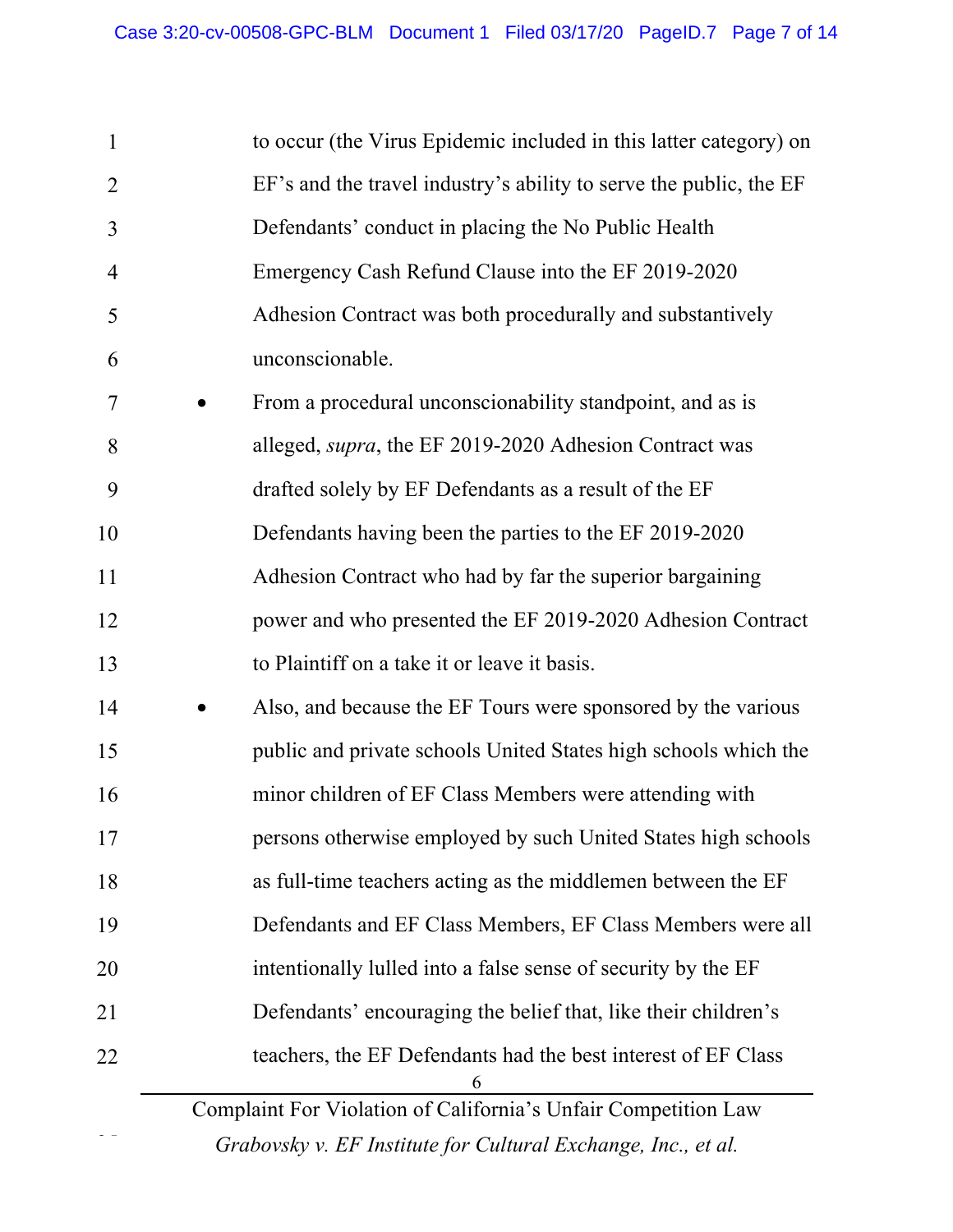1 2 Members and their families at heart, which the EF Defendants didn't.

3 4 5 6 7 8 9 10 11 12 13 14 15 16 From a substantive unconscionability standpoint, the EF Defendants either knew or should have known (i) that in any Virus Epidemic or similar world-wide public health emergency it would not be realistically able to schedule any future EF Tours for any particular time or place at any predictable cost and (ii) that the financially negative effects of a Virus Epidemic or similar world-wide public health emergency would necessarily put the EF Defendants' own ability to remain solvent so as to be able to later pay for the future delivery of the reasonably equivalent goods and services that they would have to acquire for them to honestly and fairly redeem the "EF future travel voucher[s] for all monies paid" at some entirely unpredictable time in the future into the most serious question imaginable.

Complaint For Violation of California's Unfair Competition Law 7 17 18 19 20 21 22 • From a substantive unconscionability standpoint, the EF Defendants either knew or should have known as to any schoolsponsored EF Tours (i) that in any Virus Epidemic or similar world-wide public health emergency it would not be realistically possible for EF Class Members to reschedule their EF Tours and (ii) that the likely impact of such a cancellation

*Grabovsky v. EF Institute for Cultural Exchange, Inc., et al.*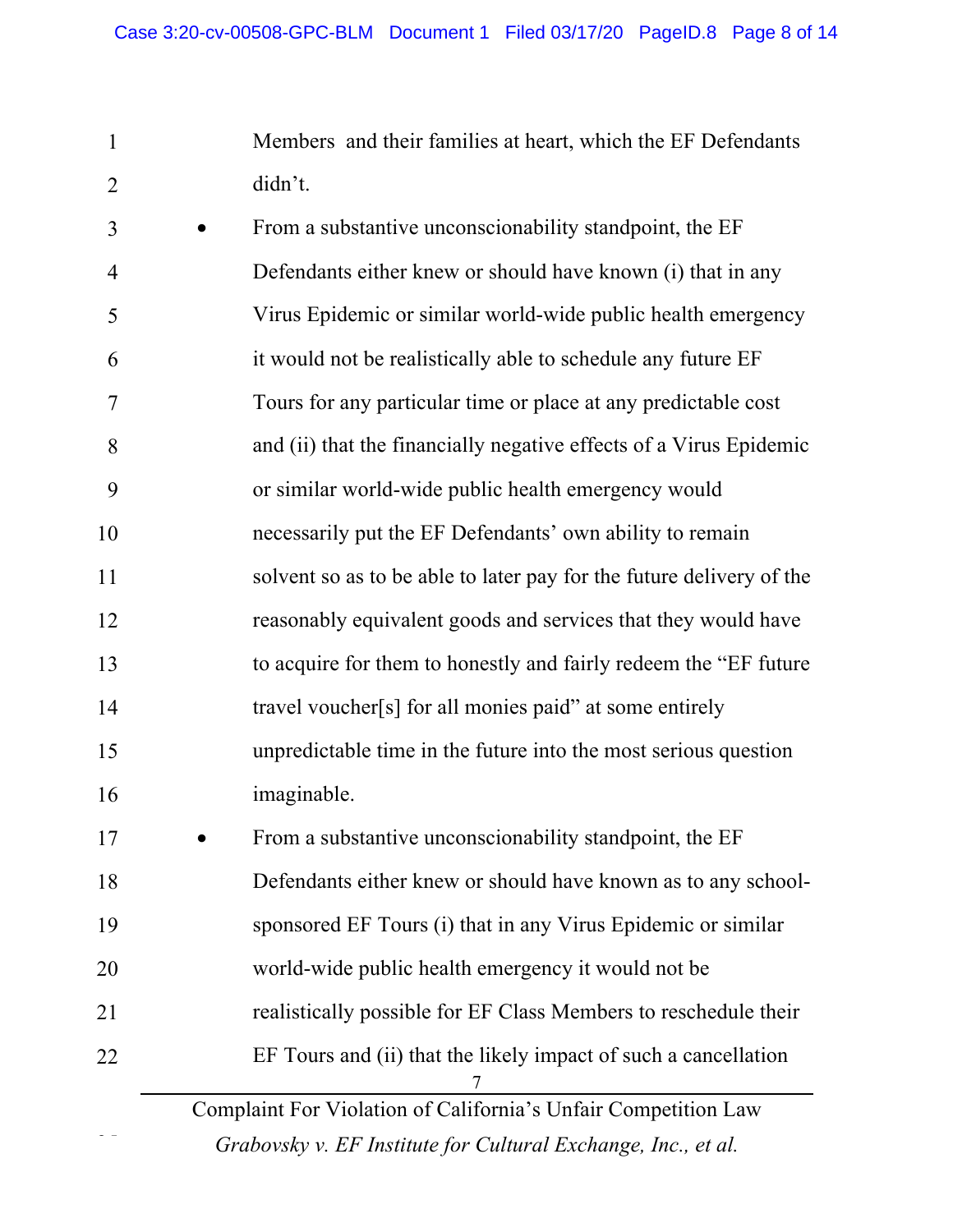1 2 3 4 5 6 7 8 9 10 11 12 13 14 on EF Class Members would be that they would lose some or all of their pre-paid deposit to the unfair financial benefit of the EF Defendants. 26. A business practice is "unlawful" under the UCL if it violates any other law or regulation, including but not limited to the California Consumer Legal Remedies Act (C.C. §§ 1750 et. seq. (CLRA). 27. For purposes of this UCL case, Plaintiff borrows the CLRA which, consistent with the Douglas Complaint (as defined, *infra*), Plaintiff presently contends the EF Defendants have previously violated. 28. On March 11, 2020, a lawsuit (the Douglas Complaint) was filed by Melissa Douglas against the EF Defendants in a case entitled *Douglas v. EF Institute for Cultural Exchange, Inc., et al.*, San Diego Superior Court, Case No. 37-2020-00013374-CU-MC-CTL alleging violations of the CLRA. A copy of the Douglas Complaint is attached hereto

15 as Exhibit 4 and is hereby incorporated by reference at this point.

16 17 18 29. The Douglas Complaint was served on EFCAL by personal service on March 16, 2020. Service of the Douglas Complaint on EFSWISS is still in process.

19 20 21 30. Service of the Douglas Complaint on EF Defendants serves as notice pursuant to CLRA § 1782(a) of the CLRA notice and a demand to remedy the problems associated with the allegations contained therein.

22

25

Complaint For Violation of California's Unfair Competition Law *Grabovsky v. EF Institute for Cultural Exchange, Inc., et al.*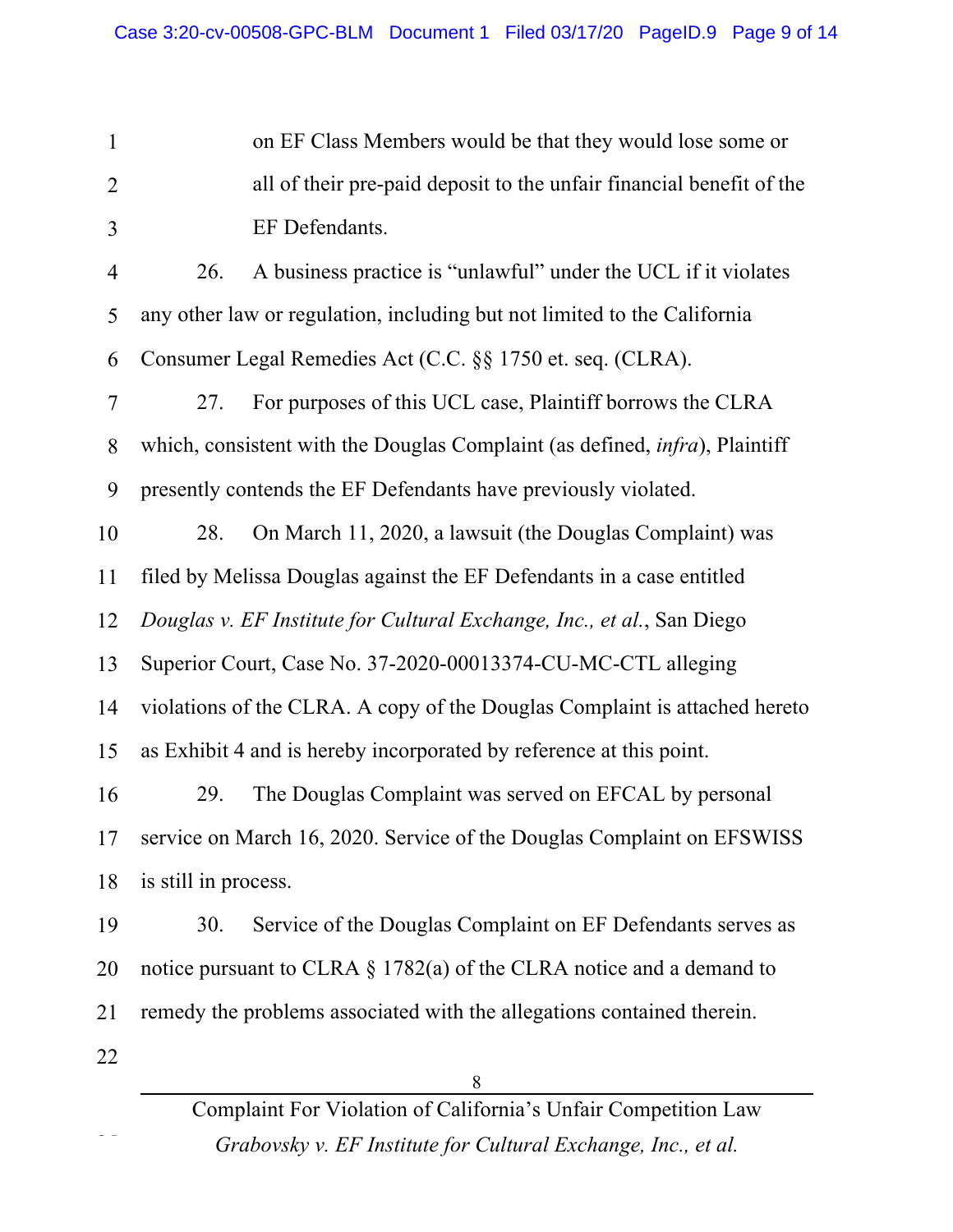| $\mathbf{1}$   | If EF Defendants fail to agree to satisfactorily remedy the<br>31.              |  |
|----------------|---------------------------------------------------------------------------------|--|
| $\overline{2}$ | problems identified in the Douglas Complaint within 30 days of the date of      |  |
| $\overline{3}$ | written notice, as proscribed by CLRA $\S$ 1782(a), then Plaintiff will move to |  |
| 4              | amend the complaint herein on behalf of herself and the EF Class Members        |  |
| 5              | to pursue claims for the full panoply of CLRA remedies against EF               |  |
| 6              | Defendants.                                                                     |  |
| $\overline{7}$ | <b>Class Allegations</b>                                                        |  |
| 8              | Plaintiff brings this action on behalf of herself and all other<br>32.          |  |
| 9              | United States citizens similarly situated.                                      |  |
| 10             | The class represented by Plaintiff (EF Class) is comprised of all<br>33.        |  |
| 11             | United States citizens (EF Class Members) who entered into an EF 2019-          |  |
| 12             | 2020 Adhesion Contract in connection with an EF Tour that was scheduled         |  |
| 13             | to leave on and after January 31, 2020, arranged through their United States    |  |
| 14             | public or private high school which EF Tour has now been canceled due to        |  |
| 15             | the Virus Epidemic and who have since been refused a full refund from EF        |  |
| 16             | Defendants based on the No Public Health Emergency Cash Refund Clause.          |  |
| 17             | On information and belief, Plaintiff alleges that there are tens of<br>34.      |  |
| 18             | thousands of EF Class Members.                                                  |  |
| 19             | On information and belief, Plaintiff estimates that EF<br>35.                   |  |
| 20             | Defendants owe not less than \$5,000,000 in restitution damages to EF Class     |  |
| 21             | Members.                                                                        |  |
| 22             |                                                                                 |  |
|                |                                                                                 |  |

Complaint For Violation of California's Unfair Competition Law *Grabovsky v. EF Institute for Cultural Exchange, Inc., et al.*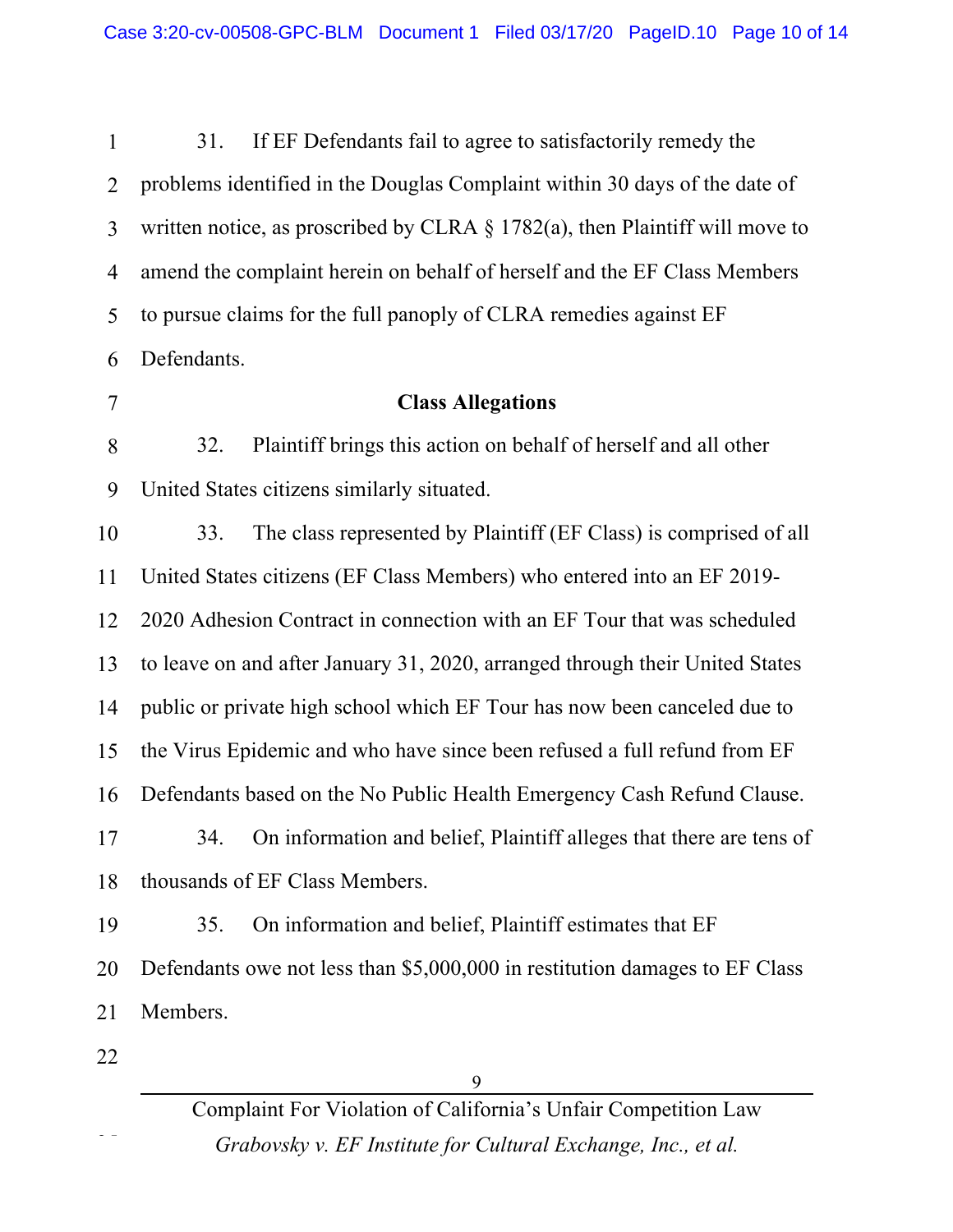| $\mathbf{1}$   | Questions of laws and fact common to the EF Class Members<br>36.             |  |  |
|----------------|------------------------------------------------------------------------------|--|--|
| $\overline{2}$ | predominate over questions affecting only individual members, including      |  |  |
| 3              | whether the EF Class Members are entitled to restitution damages equal to    |  |  |
| 4              | 100% of what they are out-of-pocket under the UCL by virtue of EF            |  |  |
| 5              | Defendants' refusal to issue full cash refunds to the EF Class Members for   |  |  |
| 6              | EF Tours that have been canceled due to the Virus Epidemic.                  |  |  |
| 7              | The claims of Plaintiff are typical of the claims of the EF Class<br>37.     |  |  |
| 8              | Members as described above.                                                  |  |  |
| 9              | Treating this dispute as a class action is a superior method of<br>38.       |  |  |
| 10             | adjudication since the joinder of all possible absent class members would be |  |  |
| 11             | impractical.                                                                 |  |  |
| 12             | Additionally, the amount of damages would be modest on an<br>39.             |  |  |
| 13             | individual basis, although significant in the aggregate. It would be         |  |  |
| 14             | impractical for most of the EF Class Members to address the EF Defendants'   |  |  |
| 15             | wrongdoings individually. There should be no significant difficulties in     |  |  |
| 16             | managing this case as a class action.                                        |  |  |
| 17             | 40.<br>Plaintiff can and will fairly and adequately represent and            |  |  |
| 18             | protect the interests of EF Class Members. Plaintiff has retained competent  |  |  |
| 19             | and experienced counsel, who will vigorously represent the interests of the  |  |  |
| 20             | Class.                                                                       |  |  |
| 21             |                                                                              |  |  |
| 22             |                                                                              |  |  |
|                | 10                                                                           |  |  |
|                | Complaint For Violation of California's Unfair Competition Law               |  |  |

*Grabovsky v. EF Institute for Cultural Exchange, Inc., et al.*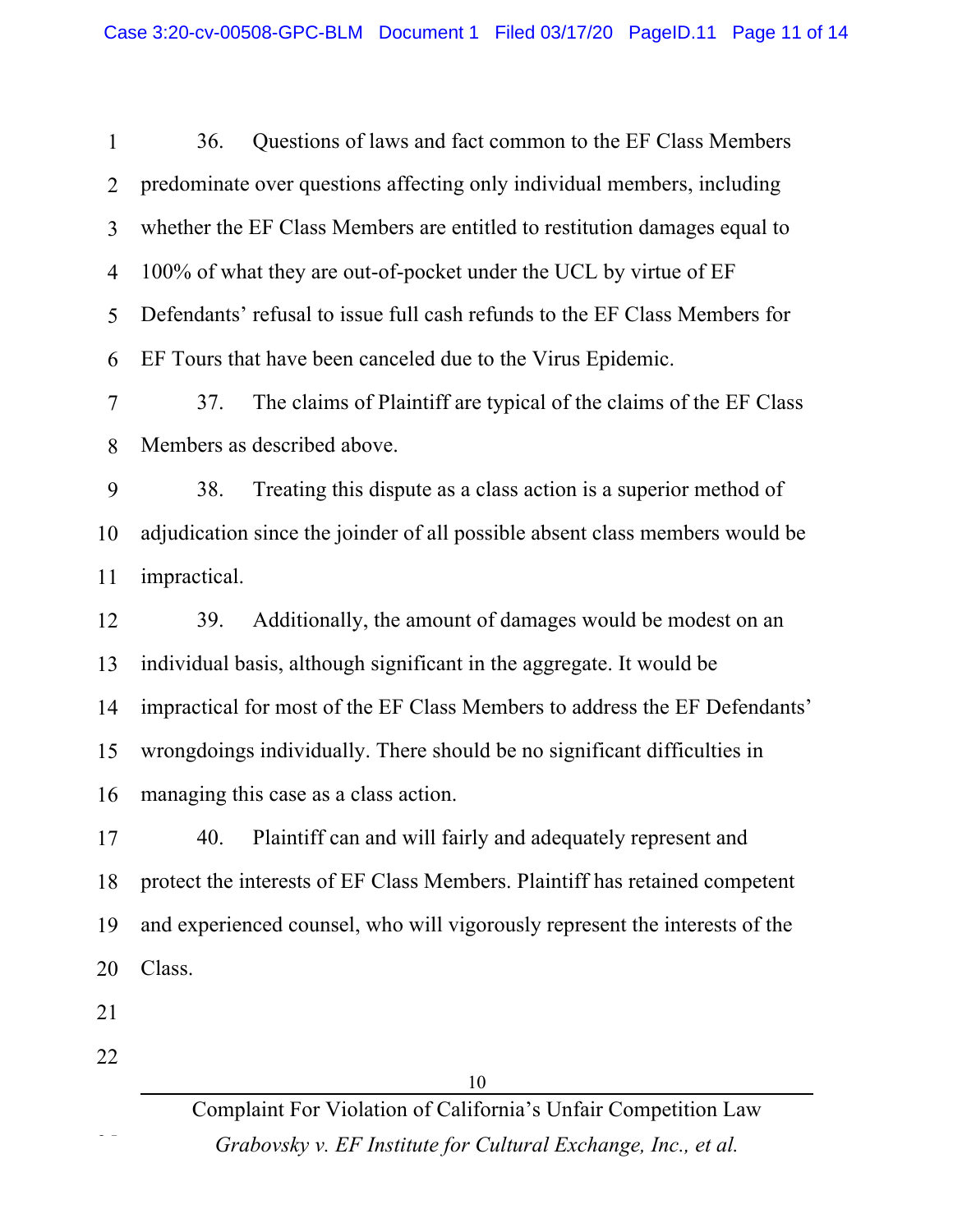Complaint For Violation of California's Unfair Competition Law 11 1 2 3 4 5 6 7 8 9 10 11 12 13 14 15 16 17 18 19 20 21 22 **FIRST CLAIM FOR RELIEF (Violation of UCL by EF Defendants)** 41. Plaintiff realleges the allegations contained in  $\P$ [1-40. 42. Plaintiff has suffered actual loss in her money or property by way of a monetary loss of \$3,200 as a result of the EF Defendants' acts and failures to act as alleged herein. 43. EF Defendants' misconduct as described, *supra*, makes EF Defendants liable for restitution damages in a sum of not less than \$5,000,000, in that such misconduct, and each and every aspect thereof, disjunctively constitutes unfair and unlawful business practices. WHEREFORE, Plaintiff prays for judgment as set forth below: 1. That the EF Class described herein be certified; that Plaintiff be designated the named class representative plaintiff and that Plaintiff's counsel be appointed EF Class counsel. 2. That the Court order that EF Defendants pay restitutionary damages to the EF Class of all monies paid by the Class to EF Defendants in a sum not less than five million (\$5,000,000) dollars. 3. For an injunction to enjoin the EF Defendants from enforcing the No Public Heath Health Emergency Refund Clause against EF Class Members thereby making it a contempt of Court for the EF Defendants to thereafter refuse to make a full cash refund to EF Class Members should EF Class Members demand that the EF Defendants do so.

*Grabovsky v. EF Institute for Cultural Exchange, Inc., et al.*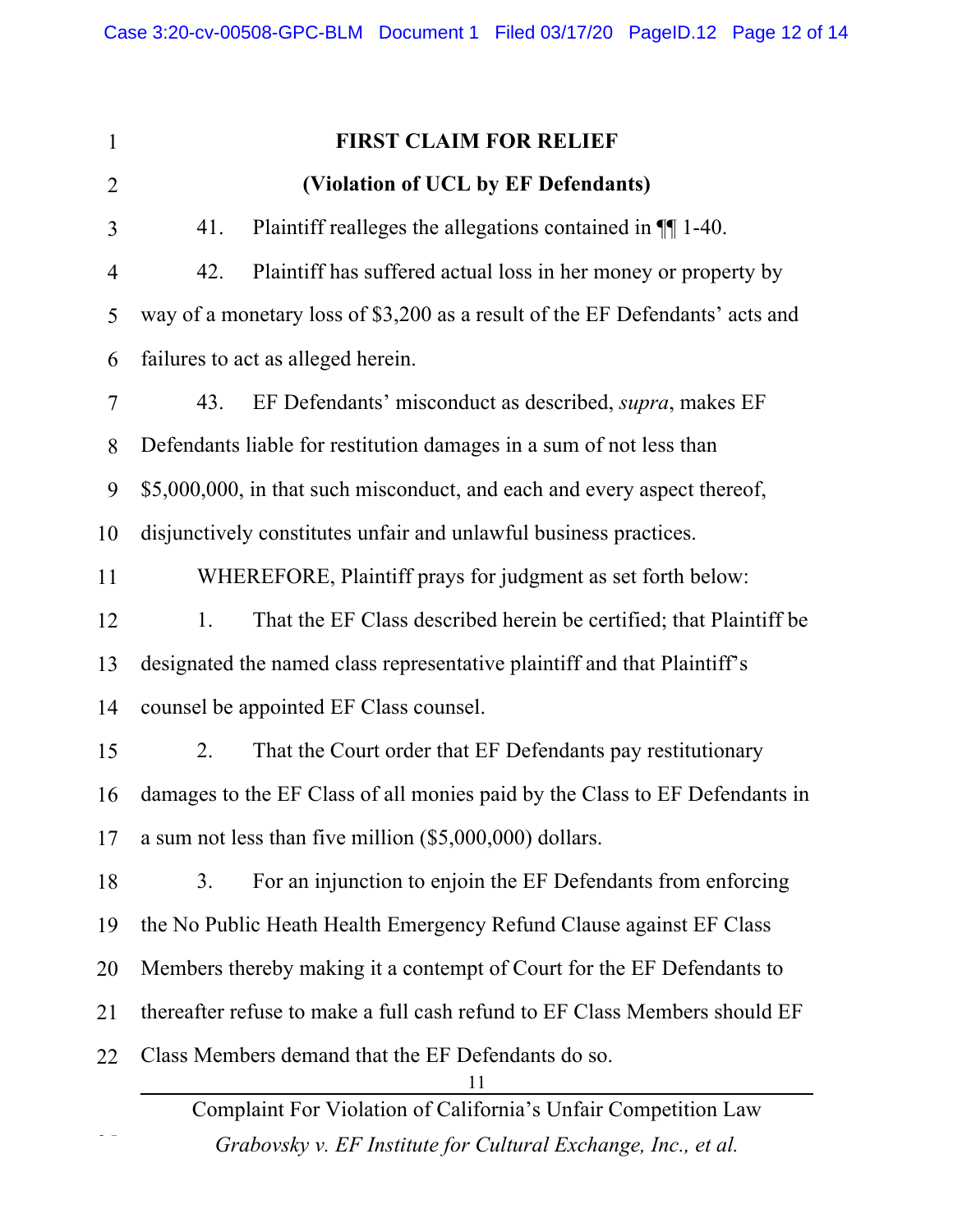| Class Counsel.<br>2<br>For such other and further relief as the Court may seem just.<br>5.<br>3<br>4<br>Dated: March 17, 2020<br><b>REALLAW PC</b><br>MCGRANE PC<br>5<br>By: /s/ William McGrane<br>6<br>William McGrane<br>Attorneys for Plaintiff Natalia Grabovsky, an<br>individual person, on behalf of herself and all<br>other persons similarly situated<br>7<br>8<br>9<br>10<br>11<br>12<br>13<br>14<br>15<br>16 |
|---------------------------------------------------------------------------------------------------------------------------------------------------------------------------------------------------------------------------------------------------------------------------------------------------------------------------------------------------------------------------------------------------------------------------|
|                                                                                                                                                                                                                                                                                                                                                                                                                           |
|                                                                                                                                                                                                                                                                                                                                                                                                                           |
|                                                                                                                                                                                                                                                                                                                                                                                                                           |
|                                                                                                                                                                                                                                                                                                                                                                                                                           |
|                                                                                                                                                                                                                                                                                                                                                                                                                           |
|                                                                                                                                                                                                                                                                                                                                                                                                                           |
|                                                                                                                                                                                                                                                                                                                                                                                                                           |
|                                                                                                                                                                                                                                                                                                                                                                                                                           |
|                                                                                                                                                                                                                                                                                                                                                                                                                           |
|                                                                                                                                                                                                                                                                                                                                                                                                                           |
|                                                                                                                                                                                                                                                                                                                                                                                                                           |
|                                                                                                                                                                                                                                                                                                                                                                                                                           |
|                                                                                                                                                                                                                                                                                                                                                                                                                           |
|                                                                                                                                                                                                                                                                                                                                                                                                                           |
| 17                                                                                                                                                                                                                                                                                                                                                                                                                        |
| 18                                                                                                                                                                                                                                                                                                                                                                                                                        |
| 19                                                                                                                                                                                                                                                                                                                                                                                                                        |
| 20                                                                                                                                                                                                                                                                                                                                                                                                                        |
| 21                                                                                                                                                                                                                                                                                                                                                                                                                        |
| 22                                                                                                                                                                                                                                                                                                                                                                                                                        |
| 12                                                                                                                                                                                                                                                                                                                                                                                                                        |
| Complaint For Violation of California's Unfair Competition Law<br>Grabovsky v. EF Institute for Cultural Exchange, Inc., et al.                                                                                                                                                                                                                                                                                           |